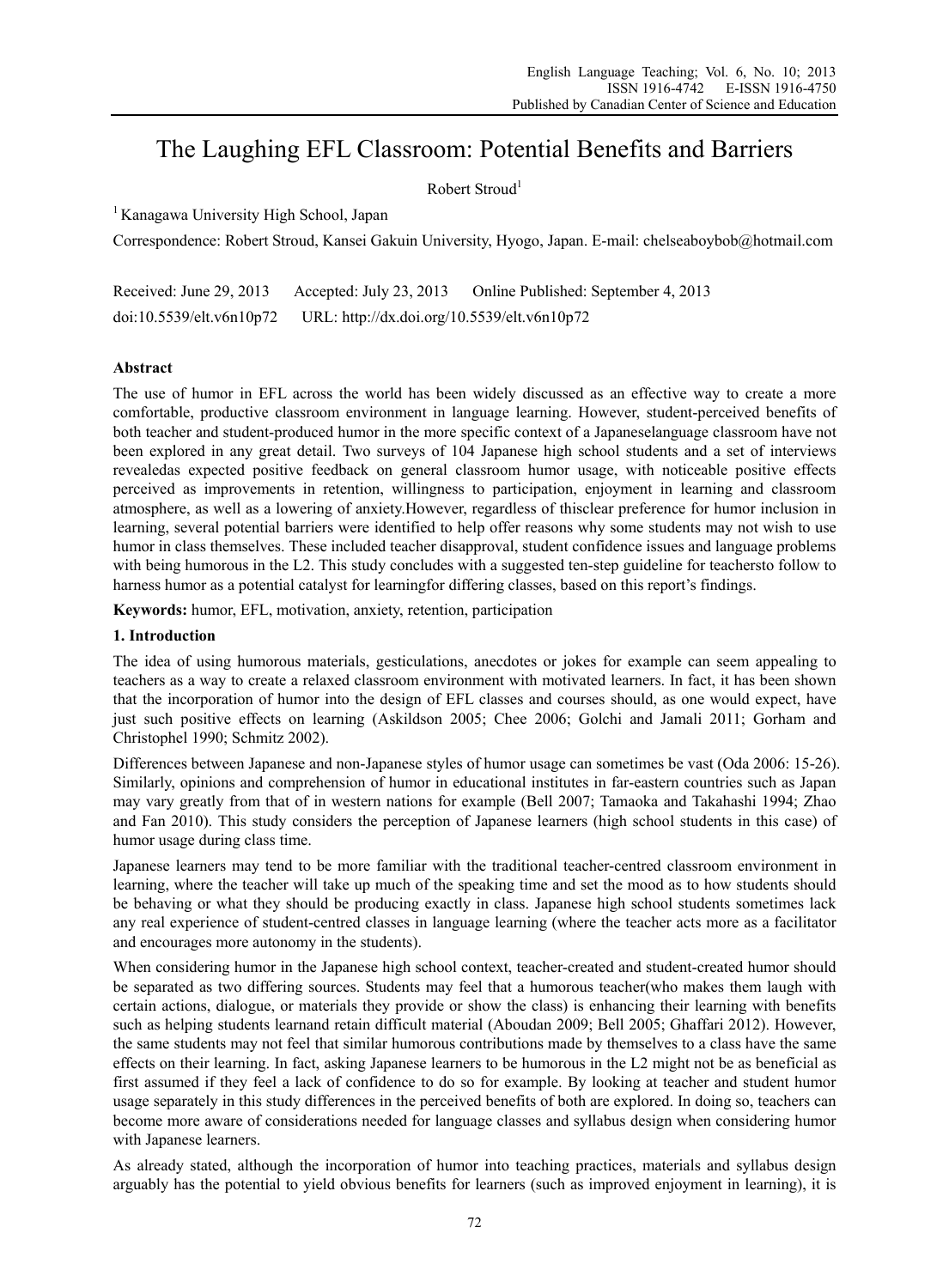not uncommon to see students hesitant to be humorous in class. When students feel the use of humor by themselves (through actions, verbal or written communication in class) is not significantly beneficial or motivational for them, barriers are clearly present to this use of humor. Obvious examples may be student shyness or teacher disapprovalof apparently 'wild' classes laughing loudly too often, but more data is needed to identify what the main barriers may in fact be. Upon exploring the barriers that humor may be facing for implementation at present in Japanese high school classes, steps can be taken to move forward towards using humor in EFL as a potential catalyst for learning.

#### **2. Literature Review**

#### *2.1 Defining 'Humor'*

Defining the meaning of 'humor' with Japanese high school students has been found to be not as straight-forward as one would hope (Quock 2007). The closest known adjective in the Japanese language to express something humorous is *omoshiroi*. However, whenlooking up in various dictionaries what the word translates as in English meanings such as interesting, amusing, entertaining, exciting, thrilling and witty can be found. From the standpoint of a native English speaking teacher in Japan, these words clearly do not perfectly correspond with the intended meaning of the word and a clearer explanation is needed for students to fully grasp what 'humor' is referring to.

Additionally, there has been extensive research into differing types of humor usage in class. One example is universal versus cultural humor (Schmitz 2002), referring to humor specific to one culture in the world (cultural), or humor which can be understood without being lost in translation due to language or cultural issues (universal). In the context of Japanese students this could refer to humor about family relationships specific to Japan for example (cultural humor which students can relate to and find humorous) orwatching a Charlie Chaplin movie, in which gesticulations and body language can be viewed as humorous by a large number of cultures (universal humor). Other examples of humor types are actual versus non-actual (things that are real or not in the world and seen as humorous for that reason), normal versus abnormal (when something is strange for example and viewed as humorous), or possible versus impossible (when an impossible scenario is viewed as humorous perhaps) (Raskin and Attardo 1994).

With so many different examples of humor existing within language, what it is exactly about something which makes students laugh can vary greatly and can sometimes be unexpected for teachers. Considering this, along with the difficulty of defining what humor refers to for students in Japan, a simplified approach was adopted in this paper. Humor was defined and explained to participants as 'something visual or audible which results in laughter (rather than just increased interest for example) because it is amusing'. Prior to the experimental surveys and interviews this was made clear to students and serves as the definition of humor throughout this study. Even though this was a very simplified view to take of what humor is and results in, it was adequate enough to ensure that humor-usage within learning was understood and could be examined with significant validity and reliance.

#### *2.2 Teacher versus Student Humor*

Humor can occur through several different areas of interaction in a classroom. It is not only what is said by a teacher which may be humorous to a class, but also the visuals they show, the non-verbal gestures they make, or even games that they play in front of a class which might draw a humorous response. By breaking humor down into forms such as verbal, visual, auditory and textual (Chee 2006; Shade 1996: 2) we might find that different sources of humorare reported to result in different effects on classroom learning.

Another point that requires attention is the difference between what students observe from the teacher and what they are asked to do themselves. There seems to be little research into student preferences between the two in learning. Finding out whether there are differences in the perceived positive effects on learning of student versus teacher-created humor would be useful indeed and these two areas should alwaysbe considered separately in research.

With consideration for the potential classroom sources of humor mentioned above, the four main sources explored in this study were:

1) The teacher's actions and dialogue – things which the teacher says, discusses, jokes about, or gesticulates.

2) The teacher's materials and visuals – hand-outs, pictures, videos, realia, or other such material the teacher shows the class.

3) The students' actions and dialogue – things the students are asked to say, do, discuss or present to others.

4) The students' materials and visuals – worksheets, pictures, video clips, or other such materials students are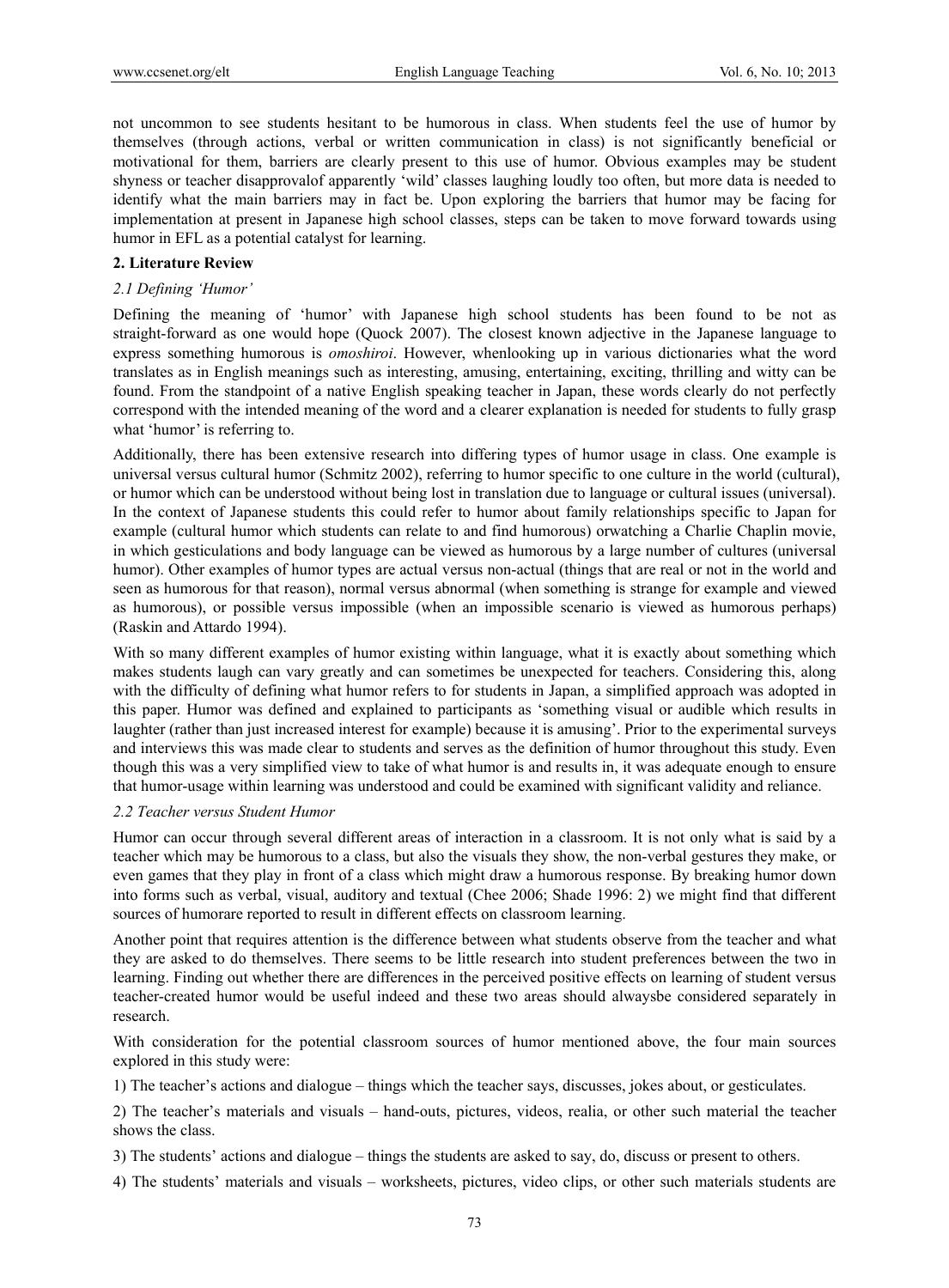## told to produce.

The perceived effects on learning of using humor through these separate sources by students are examined later in this study.Particular interest lay more with the effects of student-created humor on learning, as teacher-created humor was expected to be reported almost certainly as having an all-round positive effect on learningby students (as already discussed).

## *2.3 Proposed Benefits of Humor-Usage*

Past research has looked at opinions related to using humorin the classroom (Minchew and Hopper 2008; Torok, McMorris and Lin 2004) and what positive effects such humor may have on learning in general (Gorham and Christophel 1990), on student anxiety (Golchi and Jamali 2011)and on class atmosphere (Aboudan 2009) for example. It has recently been recommended as not only a good way to aid communicative language learning, but also for different areas of language learning such as singing songs (Rafiee, Kassaian and Dastjerdi 2010) orteaching reading (Hayati, Shooshtari and Shakeri 2011). A brief summary of what the main benefits of humorfor communicative language classroom students are thought to be are:

- Lowered student anxiety
- Improved retention
- Improved student participation
- Increased enjoyment in learning for students
- Amore comfortable classroom atmosphere.

Upon viewing the above benefits of humor to learning, teachers could be forgiven for believing that humor should be heavily incorporated into classes to improve learning. However, humorcan act as what Askildson (2005: 48) called a 'double-edged sword'. The encouragement of humorous class content should always take into account the potential for overuse of humor resulting in an undisciplined, overly playful environment rather than a focused, motivated and productive one. Whilst positive effects are very likely, such fears exist for both students and teachers when considering the use of humor and such potential barriers to the effective use of humor in class will now be discussed.

## *2.4 Barriers to Using Humor*

Perhaps the most obvious barrier for a student (anywhere in the world) to speak out in the L2 in front of others, particularly if they expected to be humorous, is confidence to do so. Previous studies have generally viewed humor ashaving a positive effect on student confidence (Aboudan2009; Bell 2009; Celik 2004), but this may not always be the case for Japanese students in high schools. A large number of studentsmay find making others in their classes laugh a highly appealing element to learning. However, a student who usually finds it hard to speak out in the L2 in front of fellow learners (which can typically be the case in Japanese high schools) may see the added pressure of making their contributions humorous just too much for them to want to do it. Passivity in learning is quite the norm for some students in Japanese high schools and so asking students to take the centre stage as a 'comic' may not only be challenging, but perhaps not the right approach for some students.

In addition, student relationships in the classroomare an important factor in the willingness to communicate. The effect of the 'intergroup climate' (MacIntyre, Clément, Dörnyei and Noels1998: 547) for students during learning on how much a student wishes to speak out or not in the L2 is important to consider, especially if students are asked to add humor to their communication. If a student is not comfortable with the group dynamics they find themselves in (their team and audience), then being humorous will perhaps not be a pleasant experience. Students do not want to tell jokes and get 'heckled' by classmates, and so the group in which students are placed can potentially act as a very strong barrier to using humor.

Another important factor which can act as a powerful influence on humor usageis the attitude the teacher takes towards humor during classes. While some teachers have reported it as an effective way to reduce tension and increase student interest in a class for example (Neuliep 1991), other teachers have associatedtoo much humor with classroom noise and discipline problems (Downs, Javidi and Nussbaum1988).With such beliefs, the production of humorous materials by teachers or students during a class (linked closely to university entrance exams in a Japanese high school for example) may not be looked upon favourably by teachers. Constant laughing amongst students may also give the impression of a lack of seriousness towards the subjectand it is in the hands of the teacher as to how to react to such laughter. Teachers with little knowledge or experience of the potential benefits to learning of the inclusion of humor in materials and communication may discard it as simply 'foolishness' and their resultant attitude towards humor act as a barrier to its use for aiding learning.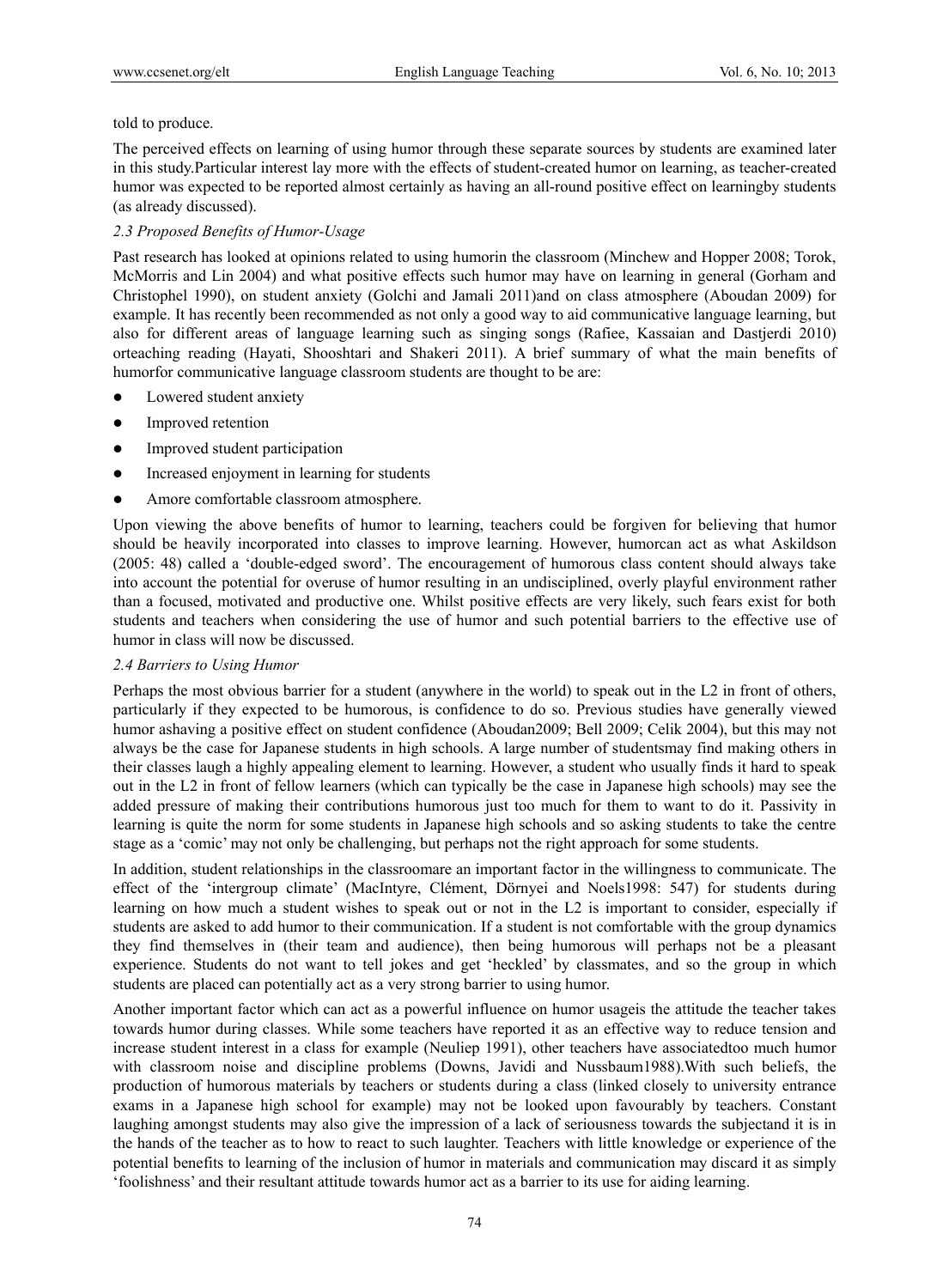Additionally, too much humor was criticized by someas having serious counter-productive influences on learning (Quock 2007; Ziyaeemehr, Kumar and Abdullah 2011). By acting humorously, using nothing but funny visuals and worksheets, and asking students to be constantly humorous themselves a teacher runs the risk of creating an atmosphere of 'playfulness' and a lack of seriousness' (Ziyaeemehr, Kumar and Abdullah 2011: 115). Askildson (2005: 48) described successful use of humor as finding the balance between 'tension' and 'relaxation' in the class. Too much tension may lead to a lack of motivation for students to participate for example, but an overly relaxed, humorous environment may lead to a loss of classroom control. In fact, using humor may lead to confusion among students if they are disciplined or given bad grades by a teacher after being encouraged to use humor initially (Quock, 2007). In short, teachers need to encourage appropriate 'doses' of humor in instruction to produce any potential learning benefits, whilst closely monitoring and dealing with any noise or discipline issues which may arise as a result of laughter.

A final proposed potential barrierto humor usage for aiding classroom learning is student difficulty in using the L2 to create or understand humor. Visual communication (such as drawings or photos) can bypass such challenges, but asking students to create humorous spoken or written dialogue will increase the complexity of learning. What students will need in this case is sufficient knowledge, support and feedback on how to use English correctly to do so, otherwise humor may be viewed as too difficult to use by many learners.Students using humor in the L2 may need help with not only vocabularyor grammar for example, but also with knowledge about the culture of the L2's nation(s). What is needed is a combination of what Bell called 'linguistic, social and cultural competence` (2007: 28). In terms of what is relevant for Japanese high school classes, this can refer to the actual English language ability of students, their understanding of socially appropriate usage of English humor (if it is not universal humor perhaps), and enough knowledge of the L2's culture to execute culture-specific humor (if desired by the students). A teacher encouraging the use of humor by students should thus be on hand to offer such assistance to students.

## **3. Methodology**

## *3.1 Study Questions*

The two questions addressed in the study were:

1) What are the overall perceived benefits to learning of teacher and student classroom humor by high school students in Japan?

2) What potential barriers to the use of humor in class by students exist?

#### *3.2 Participants*

104 students from six different classes in a private Japanese high school participated in the study. Their ages ranged from 15 to 16 and they undertook a communication-based English language class for 50 minutes once a week. Classes were mixed sex classes and consisted of around 20 students each.

## *3.3 Data Collection*

Data was collected from students via two surveys (written in the L1) and a set of short open-ended interviews (also conducted in the L1). The first survey (see Section 8.1) targeted student feelings about the benefits of the use of humor in general in school and how often they believed the different sources (the teacher's actions and dialogue, the teacher's materials and visuals, the students' actions and dialogue, and the students' materials) should include humorif the class is considered very important (hence, they should be motivated to learn the content well). The teacher took time to explain the intended meaning of humor(to make people laugh, because something is found to be amusing) before the surveys were completed.

A second survey (see Section 8.2) looked more closely at the specific perceived benefits of the four separate sources of humor discussed above. Students answered questions related to the effect of humor-use on anxiety, retention, participation, enjoyment and classroom atmosphere for each of the four sources by considering their feelings when humor was or was not present. Significant time was taken to explain to students what was meant by the presence of humor in the survey questions, as to avoid any confusion.

A set of interviews (approximately 5-10 minutes long each) conducted with two students after each of the six classes tested were used to shed some more light on possible reasoning for preferences in sources of classroom humor (see Section 8). Any reasons for preferences of use (or non-use) of humor by the teacher or intervieweewere expanded upon in open-ended questioning.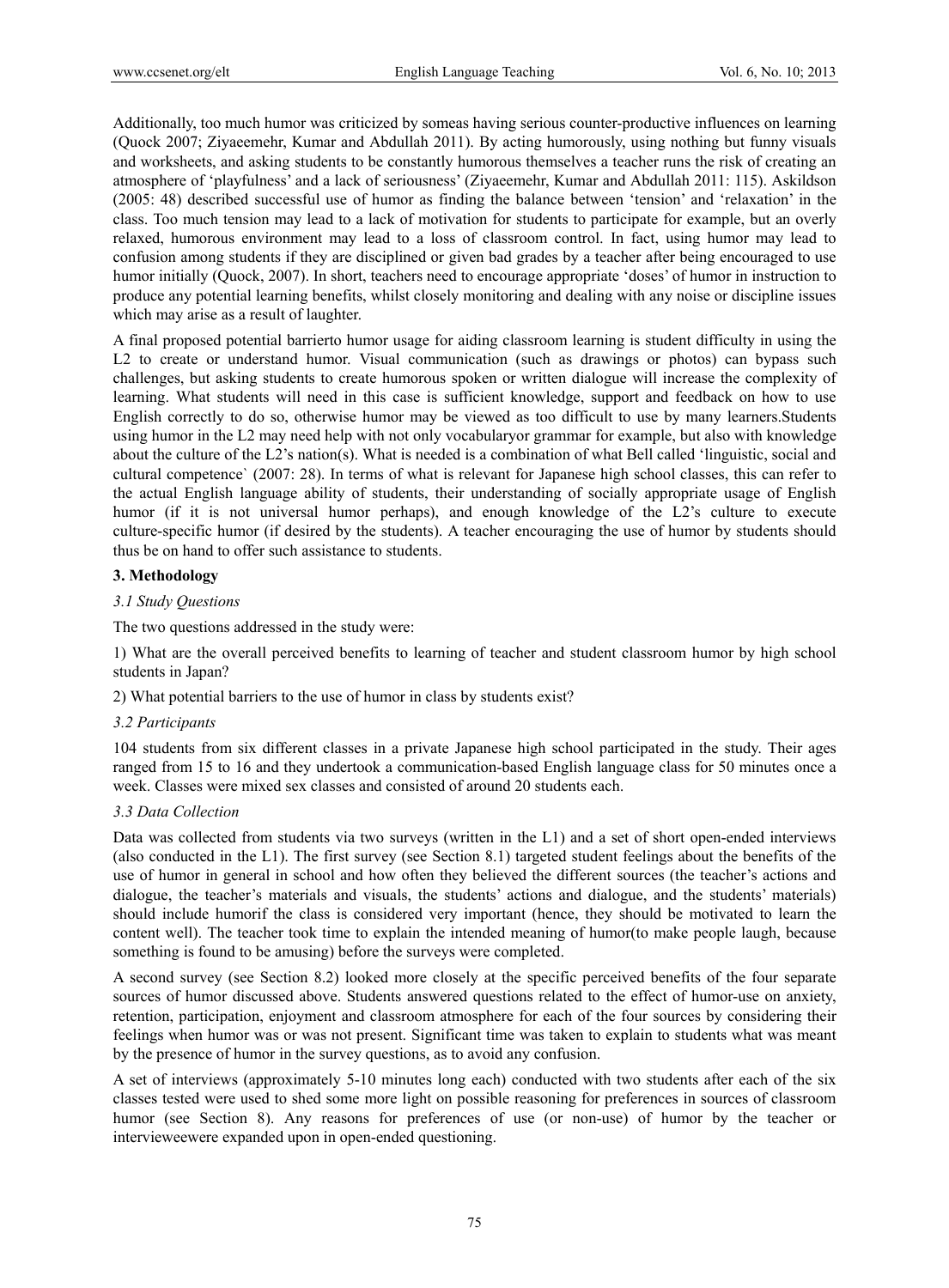#### **4. Results**

#### *4.1 Question 1 – Student-Perceived Benefits of Humor Usage by Teachers and Students*

The first approach to investigation the potential effects of humor usage on learning was to examine student opinions of the general benefits of humor usage in class (See appendix 8.1). From looking at Table 1 it can be seen that the use of humor in the classroom was on the whole perceived as being beneficial by the students. Survey answers revealed that over 60 per cent of students stated it was mostly or very true that the general use of classroom humor can create relaxation, higher retention, higher participation, more enjoyment and a more comfortable atmosphere. Of most significance was the reported ability of humor to induce relaxation (83.7% of answers 'mostly true' or 'true'), participation (78.9% of answers 'mostly true' or 'true') and enjoyment (82.7% of answers 'mostly true' or 'true'). Also of noticeable interest was that no more than 3 per cent of students believed that any of the suggested benefits of humor on learning were 'not true'.

|                 | Relaxation | Retention | Participation | Enjoyment | Atmosphere |
|-----------------|------------|-----------|---------------|-----------|------------|
| not true        | $1.0\%$    | $2.9\%$   | $1.9\%$       | $0.0\%$   | $1.9\%$    |
| slightly true   | $6.7\%$    | $3.8\%$   | 67%           | 3.8%      | $7.7\%$    |
| moderately true | $8.7\%$    | $19.2\%$  | 12.5%         | 13.5%     | 28.8%      |
| mostly true     | 33.7%      | 44.2%     | 27.9%         | $17.3\%$  | 28.8%      |
| very true       | 50.0%      | 29.8%     | 51.0%         | 65.4%     | 32.7%      |

Table 1. Student opinions of benefits of classroom humor on learning

As shown in Table 1, student perceptions of humor usage in the classroom were very positive on the whole.

These findings can be justly criticised as non-revolutionary. It should indeed be expected that a class which has humorous elements arising in it will in fact usually be preferred to a class without much humor. Table 1 serves purely as confirmation that student preferences for humor do in fact also exist in the Japanese high school context. However, by taking the approach of splitting humor usage into teacher-created and student-created during classes, differences in student opinions about simply observing or being asked to demonstrate humor in the L2 were seen.

*Teacher-created humor –* By looking at the findings of survey 2 (see appendix 8.2) both the actions and dialogue of the teacher, and the teacher materials and visuals were reported to have positive effects on learning in several different areas. Table 2 below shows thatexcept for the retention element of learning in the study, both sources (teacher actions and dialogue, as well as teacher materials and visuals) were perceived to be all-round beneficial to learning by the students.

Humorous teacher actions and dialogue were reported to be most significantly influential on classroom atmosphere, with 93.3 per cent of students saying that the statement that humor improved class atmosphere was mostly or very true. In addition, students generally believed that is was mostly or very true that humor in teacher actions and dialogue improved relaxation (73.1%), participation (79.8%) and enjoyment (79.9%) in learning. The benefits of a teacher integrating humor into their interaction with their classes are apparent and should not be overlooked by teachers when considering whether or not to attempt to make classes laugh with jokes, gestures and general dialogue. By doing so, teachers can certainly improve their chance of winning the attention of students and potentially create a higher level of willingness to communicate amongst students during activities.

Students also felt that it was either mostly or very true that humorous teacher-produced materials and visuals especially influenced their participation (92.3% of answers) and enjoyment (94.2% of answers) in learning. The creation of a more relaxed state and comfortable class atmosphere were also reported to be very true in over 60 per cent of the student answers. Again, students perhaps felt that as recipients of humor in the form of visual input from the teacher, humor can help to improve how much they enjoy doing class work and how much they wish to actually do it. Using humor as an addition to the 'input' for students in instructional design (what students observe) should without doubt be considered by teachers in Japanese high schools, with such reported benefits.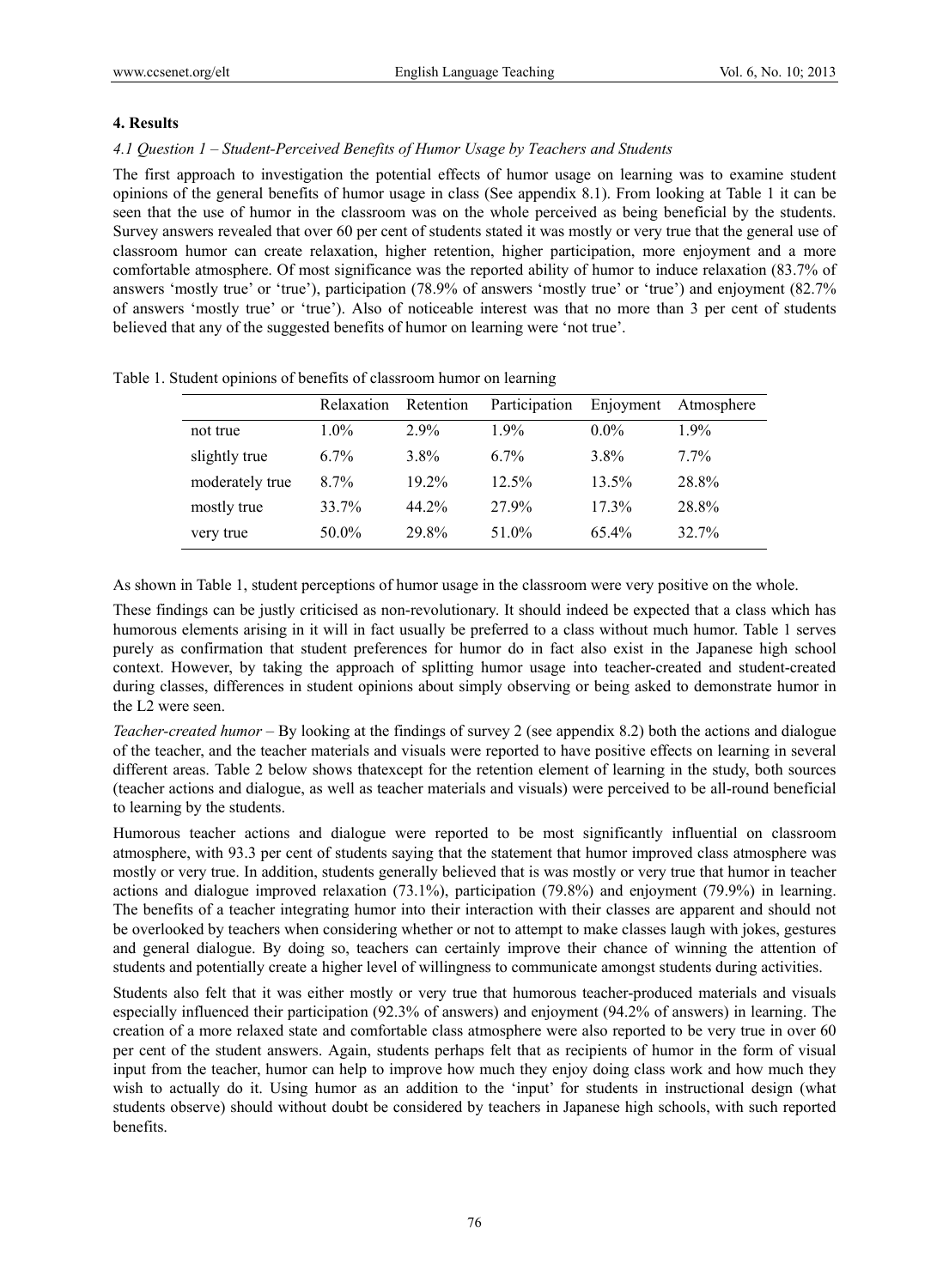|                               | Relaxation | Retention | Participation | Enjoyment | Atmosphere |
|-------------------------------|------------|-----------|---------------|-----------|------------|
| not true                      | $0.0\%$    | $1.9\%$   | 2.9%          | $0.0\%$   | $0.0\%$    |
| slightly true                 | $7.7\%$    | 19.2%     | $3.8\%$       | 3.8%      | $0.0\%$    |
| moderately true               | 19.2%      | 28.8%     | 13.5%         | $16.3\%$  | $6.7\%$    |
| mostly true                   | 30.8%      | 22.1%     | 32.7%         | 21.2%     | 30.8%      |
| very true                     | 42.3%      | 27.9%     | 47.1%         | 58.7%     | 62.5%      |
| Teacher materials and visuals |            |           |               |           |            |
|                               | Relaxation | Retention | Participation | Enjoyment | Atmosphere |
| not true                      | $1.0\%$    | 2.9%      | $1.9\%$       | $0.0\%$   | $0.0\%$    |
| slightly true                 | 12.5%      | 13.5%     | $1.9\%$       | $1.0\%$   | $10.6\%$   |
| moderately true               | 25.0%      | 30.8%     | $3.8\%$       | 4.8%      | $25.0\%$   |
| mostly true                   | 24.0%      | 24.0%     | 20.2%         | $37.5\%$  | 23.1%      |
| very true                     | 37.5%      | 28.8%     | 72.1%         | 56.7%     | 41.3%      |
| Student actions and dialogue  |            |           |               |           |            |
|                               |            |           |               |           |            |

## Table 2. Benefits to students of humor for the different sources

| very true                     | 42.3%      | $21.9\%$                      | $41.1\%$      | $20.1\%$  | $02.5\%$   |
|-------------------------------|------------|-------------------------------|---------------|-----------|------------|
|                               |            |                               |               |           |            |
|                               | Relaxation | Retention                     | Participation | Enjoyment | Atmosphere |
| not true                      | 1.0%       | 2.9%                          | 1.9%          | $0.0\%$   | $0.0\%$    |
| slightly true                 | 12.5%      | 13.5%                         | 1.9%          | 1.0%      | 10.6%      |
| moderately true               | 25.0%      | 30.8%                         | 3.8%          | 4.8%      | 25.0%      |
| mostly true                   | 24.0%      | 24.0%                         | 20.2%         | 37.5%     | 23.1%      |
| very true                     | 37.5%      | 28.8%                         | 72.1%         | 56.7%     | 41.3%      |
| Student actions and dialogue  |            |                               |               |           |            |
|                               | Relaxation | Retention                     | Participation | Enjoyment | Atmosphere |
| not true                      | 15.4%      | 15.4%                         | 22.1%         | 9.6%      | 1.9%       |
| slightly true                 | 24.0%      | 25.0%                         | 23.1%         | 26.0%     | 14.4%      |
| moderately true               | 35.6%      | 30.8%                         | 24.0%         | 38.5%     | 37.5%      |
| mostly true                   | 17.3%      | 17.3%                         | 20.2%         | 9.6%      | 23.1%      |
| very true                     | 7.7%       | 11.5%                         | 10.6%         | 16.3%     | 23.1%      |
| Student materials and visuals |            |                               |               |           |            |
|                               | Relaxation | Retention                     | Participation | Enjoyment | Atmosphere |
| not true                      | 29.8%      | 7.7%                          | 3.8%          | 4.8%      | $0.0\%$    |
| slightly true                 | 25.0%      | 12.5%                         | 15.4%         | 8.7%      | 9.6%       |
| moderately true               | 24.0%      | 34.6%                         | 32.7%         | 20.2%     | 26.0%      |
| mostly true                   | 15.4%      | 26.0%                         | 24.0%         | 26.9%     | 26.0%      |
| very true                     | 5.8%       | 19.2%                         | 24.0%         | 39.4%     | 38.5%      |
|                               |            | Teacher materials and visuals |               |           |            |

## Teacher actions and dialogue

As shown in Table 2, student perceptions of teacher humor were very positive and more mixed opinions arose above student humor usage.

*Student-created humor* – From an 'output' viewpoint in learning (what students produce), the findings revealed more uncertainty in student preferences (compared to what students observe from the teacher). Questions students answered with regards to humor-use in their own actions and dialogue revealed far less preference on the whole for humor to be demanded in their productive (as opposed to receptive) communication. In fact, a significantly low number of students believed it was mostly or very true that humorous actions and dialogues of their own in class made them more relaxed (25%), more willing to participate (30.8%) or classes more enjoyable (25.9%). The most positive feedback on humor-use in student actions and dialogue perhaps stood with an improvement to class atmosphere (46.2% saying 'mostly true' or 'very true'), but this is again not a very conclusive opinion from the survey. Teachers should be aware that some students may well not see significant benefit in being humorous themselves in the classroom and it should be left to the intuition of the teacher as to the possible benefits of humor-use based on the students at hand. Some classes for example may well be comfortable with humor in what they are asked to show or say to others, but the added pressure of producing humor in the classroom might sometimes be better left to the teacher.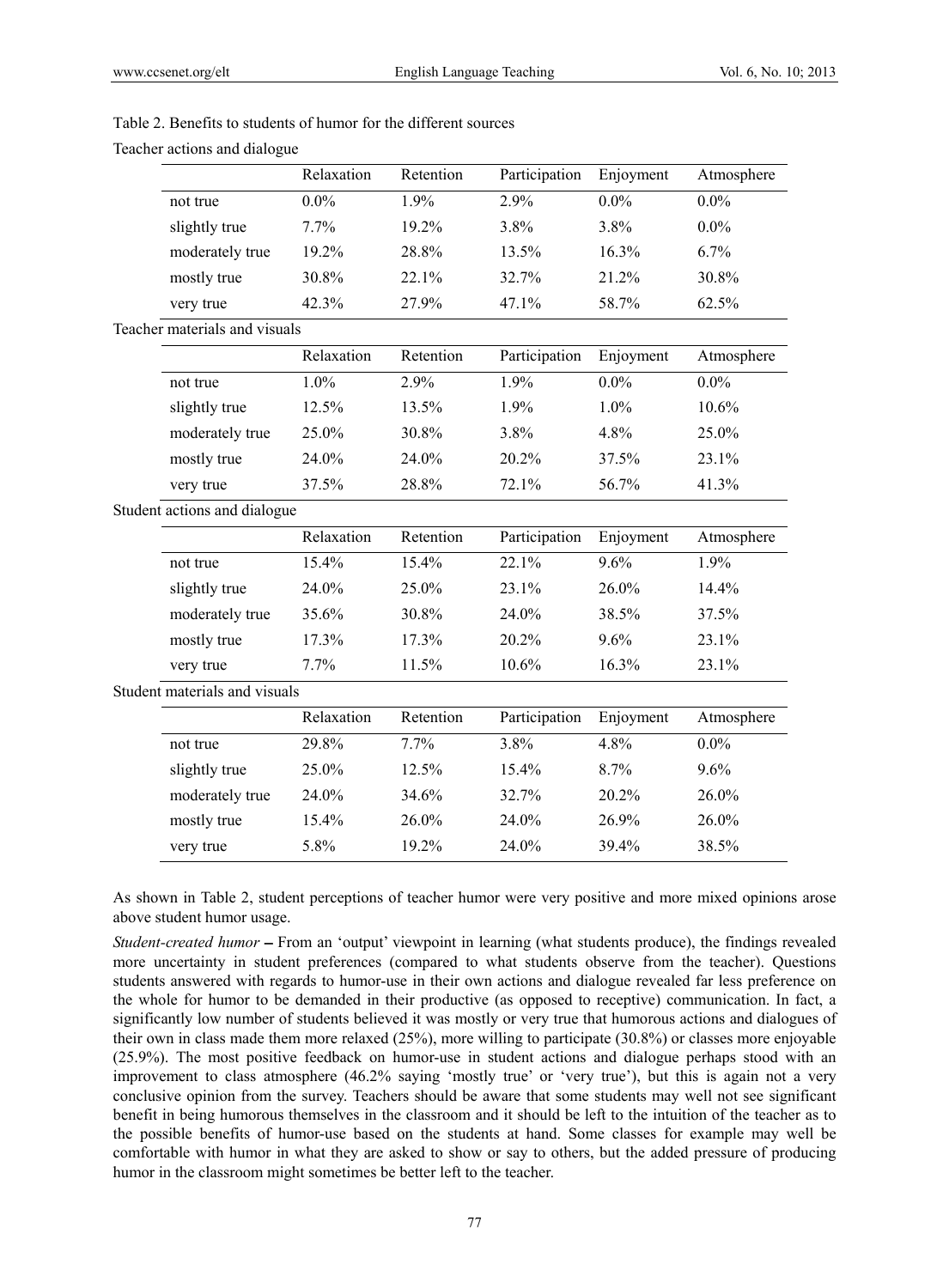Many students did however report that it was either mostly or very trues that humor use in materials and visuals which they create themselves leads to more enjoyment in learning (66.3%) and a more comfortable class atmosphere (64.5%). However, as with humor-usage in student actions and dialogue, effects on relaxation, retention and participation were viewed as more inconclusive. As many as 29.8% of students actually stated that humor use had no effect on relaxation whilst creating materials. Again, teachers should remain aware that humor requested by the teacher in student 'output' (what students say, do or create) should depend on the students at hand. The added demand of creating something humorous may add to the work load for students, but without any real benefit to learning compared to non-humorous communicative output. Therefore, the teacher's intuition should come into play on a case-by-case basis.

#### *4.2 Question 2 – Barriers to Using Humor*

An additionalapproach to examining how students felt about humor usage in class was to ask them how often they felt both their teacher and they themselves should be using humor in a class important for their future. Table 3 below demonstrates thatanswer from survey 1 (see appendix 8.1) showed a preference for the actions and dialogue of the teacher to be humorous around half the time (51% of answers) and the materials and visuals provided by the teacher to also be humorous around half the time (48.1% of answers). Also of interest, none of the students stated that the teacher should never be humorous and only 1.9 per cent felt that their materials and visuals should never be humorous.

With regard to the student side of humor in the class, surveys revealed that there was a preference for humorous student action and dialogue to be slightly less frequent than for the teacher. A large number of students stated that their actions and dialogue should be humorous between sometimes and half the time (68.3% of answers), as should the materials which they produce in class (65.4% of answers).

| TA       | TM      | SА       | <b>SM</b> |
|----------|---------|----------|-----------|
| $0.0\%$  | $1.9\%$ | $16.3\%$ | 14.4%     |
| $10.6\%$ | 20.2%   | $35.6\%$ | 37.5%     |
| 51.0%    | 48.1%   | 32.7%    | 27.9%     |
| 26.9%    | 18.3%   | 9.6%     | 14.4%     |
| 11.5%    | 11.5%   | 5.8%     | 5.8%      |
|          |         |          |           |

Table 3. Student preferences for frequency of humor from the available sources

 $TM = Teacher$  materials and visuals  $SM = Student$  materials and visuals

As shown in Table 3, students expressed a slight preference for humor in the classroom to come more frequently from the teacher rather than themselves.

It could be concludedfromthe above data that on the wholestudents reported an overall preference to be 'observers' of humor rather than 'producers' of it themselves. However, this clearly depends on the student at hand and this was simply a general observation. Following each experimental class student interviews dug a little deeper into reasons which may have existed for any emerging patterns of preferences for use (or non-use) of humor by the students themselves. Several potential barriers to the use of humor by the students arose during interviews. They are summarised in table 4 and are explained below:

*Barrier 1 –* Firstly, several students mentioned a lack of confidence inwhether using humorwas appropriate or notat certain times and what they should or should not be joking about. Interviewees made comments such as "my teacher might get mad if I joke around", "if my teacher doesn't joke, I shouldn't", and "we get loud when we joke and the teacher shouts at us". A sense of uncertainty about the use of humor seems to stem from the actions of the teacher at hand and perhaps their reaction to humor usage by students. If students are to feel comfortable with using humor to aid their learning, then a teacher clearly needs to encourage its use and react in a supportive manner when the addition of humor is not detrimental to the learning taking place.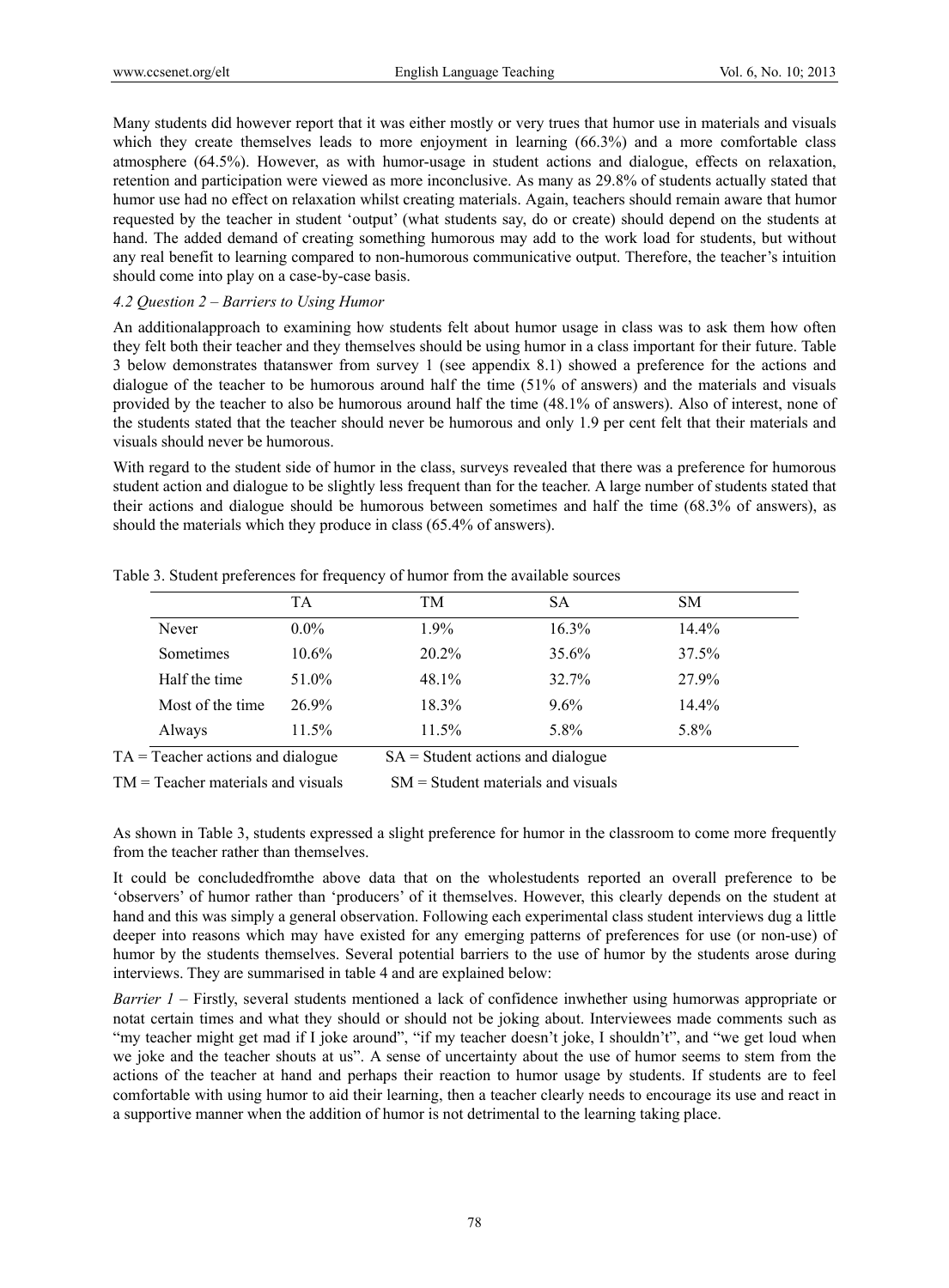| Table 4. Potential barriers to student humor usage identified during interviews |  |
|---------------------------------------------------------------------------------|--|
|---------------------------------------------------------------------------------|--|

| Barrier | Description                                                        |
|---------|--------------------------------------------------------------------|
|         | Teacher disapproval of humor usage                                 |
|         | Group dynamics issues whilst humor is present                      |
|         | A lack of seriousness and indiscipline associated with humor usage |
|         | L <sub>2</sub> difficulties in humor usage                         |

As shown in table 4, four main potential barriers were identified from the student interviews in the study. They were teacher disapproval, group dynamics issues, a lack of seriousness and indiscipline connected to humor, and L2 difficulties.

*Barrier 2 – A* second possible reason for students perhaps not preferring to use humor in class themselves is a lack of confidence to do so in front of their partner, group or class as a whole. Comments made such as "It's embarrassing to try to make others laugh", "I don't think my presentations should be humorous, as I'm not funny" and "my friends will make fun of me"revealed anxiety among some students to perform or create things humorously in class. On the other hand, some students stated "I like making my class mates laugh, as it is fun" and "when I can be funny with my friends, I like the class more". Willingness to be humorous in class seems to depend on the student at hand and the audience they face, and so teacher consideration of inter-class relationships should always be present. Teachers needs to stay aware of any discomfort in humor usage which may be arising due to the other people students are working with and be ready to switch group members for example to help overcome this barrier.

*Barrier 3 –* The third potential barrier to student humor identified from interviews was a lack of seriousnessassociated with a class with significant humorous elements incorporated into it, potentially resulting in a lack of discipline amongst students. Interviewees made comments such as "funny worksheets are fun to do, but are maybe too playful" and "If I start laughing, my friends laugh too and the class gets too loud". This suggests a presence of resistance to humor usage amongst students, due to beliefs that it may not be appropriate in learning. This feeling may come from the teacher, or other sources such as parents, but this may be unknown to the teacher of course.General comments from interviewees such as these suggested that activities which involved playful elements might be motivational for students, but perhaps would cause hesitation and uncertainty in their appropriateness. Again, this is a barrier which could perhaps be overcome if the teacher were to address the benefits of humor usage with a class and even discuss how being playful for example might aid learning (as the students suggested it does in their own survey answers previously).

*Barrier 4 –* A final barrier for humor usage identified from interviews was one related to issues with the use of the L2 itself. It is clearly more challenging and complex to create language in the L2 which is expected to create an amused reaction amongst its receivers. Students made comments in the interview section related to their own contributions to a class such as "making my classmates laugh is difficult in English", "I can't be funny in English" and "I want to make others laugh, but I don't know enough words to do it". A need for support and guidance from the teacher to give students the ability to use the L2 confidently and successfully with humor is apparent. Perhaps not only with grammatical or lexical items for example, but also with how to deliver humorous material to others as a more confident presenter.

## **5. Discussion**

From the findings in this study the use of humor by both teachers and students in the Japanese high school classroom can be fairly viewed as two separate sources in need of different treatment during the design period of a syllabus. Previous research on potential benefits to learning from teacher-created humor were reconfirmed in this study's findings, making it clear to teachers in the Japanese high school context that their own use of humor is potentially useful to enhance learning. Consider a teacher who adds jokes to class, creates worksheets with funny stories included in them, and always attempts to look for a chance to make students laugh in class. It is clear that such a teacher will most likely have more motivated, participating, and enjoyable classes, and should continue to use humor in just such a positive way for learning. However, the same cannot be said for students' contributions to a class. The findings showed much more variation in student opinions on the benefits of them using humor themselves and this is where the teacher's intuition must come into play. Simply put, a teacher must remain aware that making students laugh is perhaps a given motivator, but making students be humorous is not. Consider a student who has little confidence in using the L2, has personal conflicts with their target audience for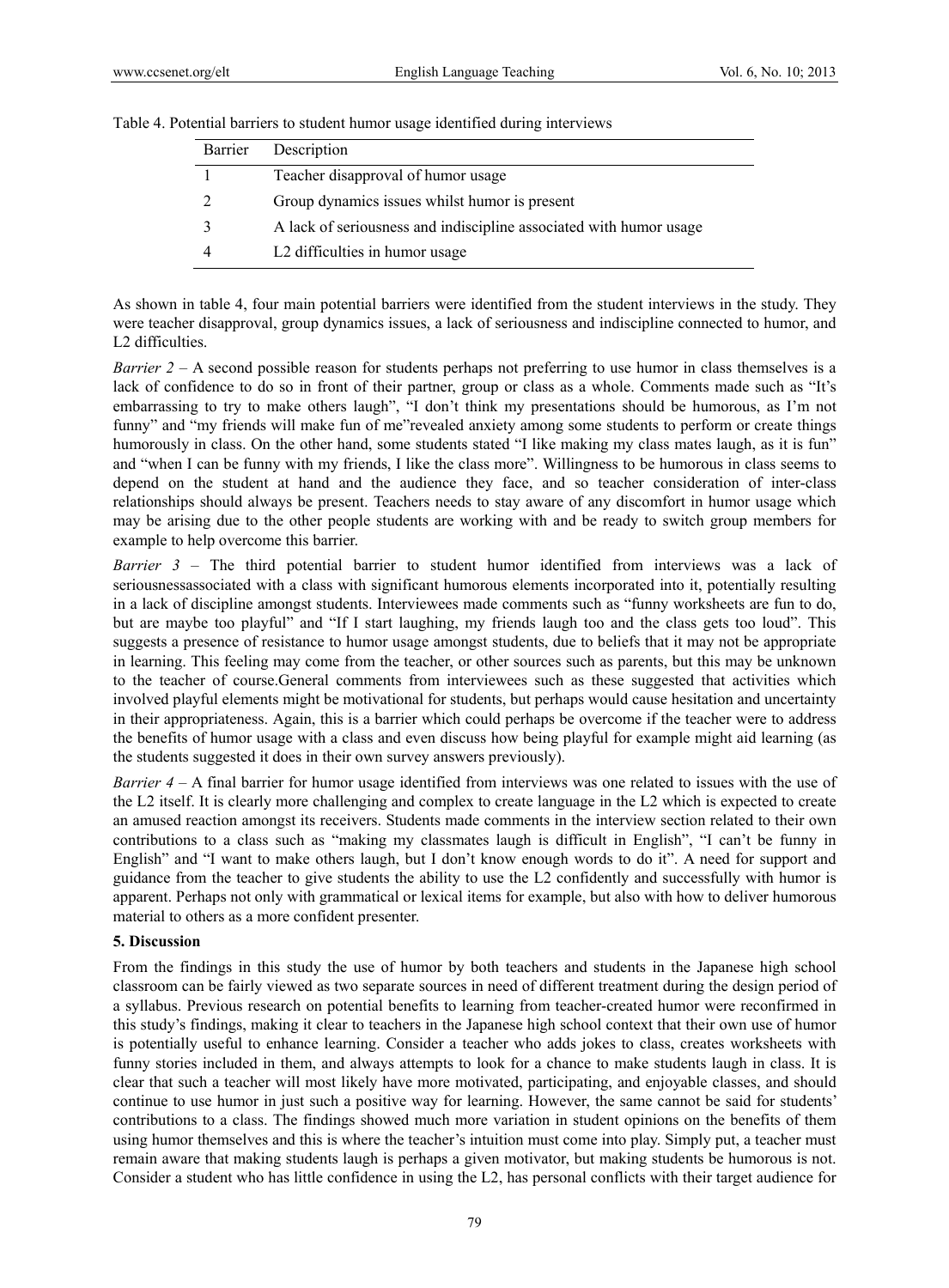their humor, and believes (for whatever reason) that humor is not appropriate for them to use. Asking that student to create a humorous play about a day in the life of their teacher for example will most likely not result in the student experiencing low anxiety, a willingness to participate, or enjoyment in their learning. Quite the opposite is in fact likely to occur. That being said, sometimes allowing students to not use humor when they wish is a more ideal approach, rather than forcing it upon unwilling students.

From the experimental phase of this report, four main barriers were identified to the use of humor by students in class (assuming that the use of humor will result in positive effects on their learning). Fortunately, the vast majority of answers given during interviews, as to why students might not want to use humor themselves, related to issues which the teacher may have control over. The teacher's opinion of the appropriateness of humor usage in class, who students need to present their humorous language to, and the language required to be humorous in the L2 were three main issues identified. A teacher can in fact attempt to (in part at least) solve these issues through their own actions and teaching practices. A suggested ten step guide of such actions that need to be taken by a teacher (in order to use humor as a positive influence on classroom learning) is set out below.

Table 5. Ten steps for teachers to use humor effectively in learning

|                  | Step                                                                                                                                                                                 | Example                                                                                                                                                                   |
|------------------|--------------------------------------------------------------------------------------------------------------------------------------------------------------------------------------|---------------------------------------------------------------------------------------------------------------------------------------------------------------------------|
| 1                | Implement humor into your own dialogue and<br>actions.                                                                                                                               | Using jokes, humorous gestures and noises in<br>the interactions with students.                                                                                           |
| $\overline{2}$   | Implement<br>humor<br>into<br>your<br>classroom<br>materials and visuals.                                                                                                            | Using pictures and videos which induce<br>laughter in the classroom.                                                                                                      |
| 3                | Where possible, ensure students only work with<br>or present to students whom they<br>are<br>comfortable using humor with.                                                           | Allowing students to form their own choice of<br>groups once humorous output of the task has<br>been explained.                                                           |
| $\overline{4}$   | Encourage student humor, but give students the<br>choice of whether to use humor or not.                                                                                             | Allowing groups or individuals a choice<br>between producing output such as a comical<br>news report or a serious one (with no<br>preference in choice from the teacher). |
| 5                | Explain potential discipline issues to classes<br>(noise for example) that may occur due to<br>humor usage and express your expectations of<br>students' behavior during class work. | Drawing up of class rules with regards to<br>humor usage prior to undertaking classwork.                                                                                  |
| 6                | Identify when students are uncomfortable with<br>using humor and offer them alternatives in their<br>learning.                                                                       | Offering a switch of activity content (from a<br>comical play to a more dramatic one for<br>example) for students throughout class time.                                  |
| $\boldsymbol{7}$ | Provide students with the language and<br>knowledge necessary to be humorous in the L2.                                                                                              | Allowing groups a practice period with the<br>teacher and feedback on language use before<br>presenting work to their class.                                              |
| 8                | Give positive feedback for humor usage by<br>students.                                                                                                                               | Allocating a score for humor usage in<br>classwork to further demonstrate acceptance<br>and approval of its use.                                                          |
| 9                | Follow up classes with feedback to ensure that<br>students are still performing adequately in their<br>learning.                                                                     | Obtaining feedback from classes in the form of<br>test scores, interviews, observations or surveys<br>to ensure that humor is having a positive effect<br>on learning.    |
| 10               | Be an active and willing participant with humor<br>yourself. A teacher who is enjoying a class<br>themselves is more likely to spread motivation<br>to their students.               | Creating your own teacher's version of student<br>classwork during class to further emphasize<br>approval and potential enjoyment of using<br>humor.                      |

As Table 5 shows, there are ten recommended approaches to ensuring that humor can be used as a positive influence on classroom learning, without creating a potential for it to act counter-productively towards the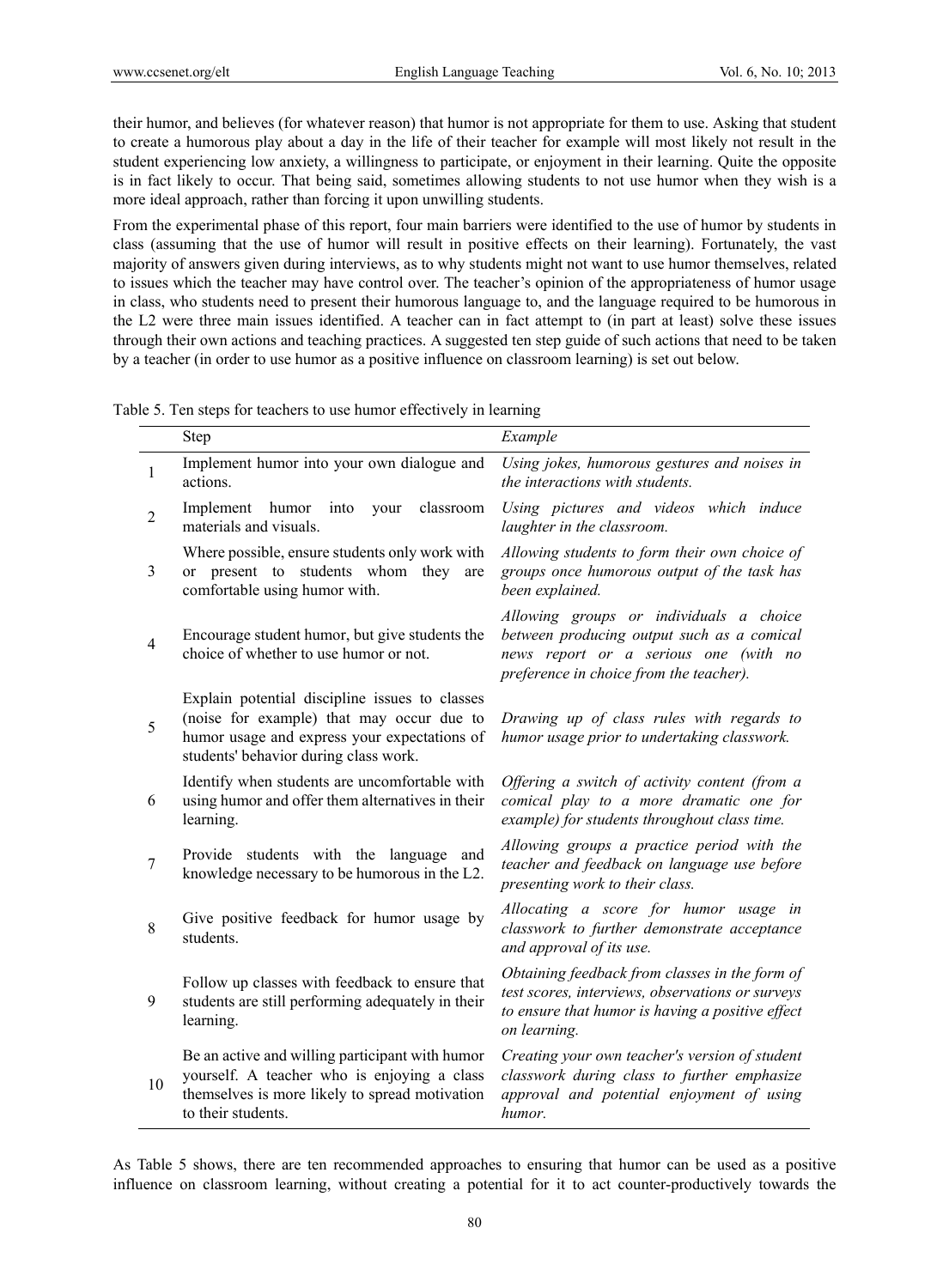language learning environment.

By following the above suggested ten steps, a teacher can give themselves the best chance of achieving success with humor as a catalyst for classroom learning. Abrief explanation of each now follows:

*Step 1* – The teacher should use humor in their own dialogue and actions during a class. Incorporating jokes, humorous gestures, reaction noises and questions for students during learning for example should (as has been shown in the findings of this study and others) have perceived positive effects on learning.

*Step 2 –* The use of humor by the teacher in visuals and materials they show the class should also have a positive effect on learning, as previously shown in the findings of the surveys. When considering video clips, pictures or stories to share with a class for example, the inclusion of suitable humor can have a positive effect on enjoyment, participation and the class atmosphere.

*Step 3 –* The teacher should consider any positive or negative inter-personal relationships between certain students in the class when setting up groups and pairs for class work. Students who are not comfortable with whom they are working with or presenting their humor too are far less likely to be motivated to use it and face barrier 2 (cf. Table 4). Such students should be made to work in separate groups or pairs where possible.

*Step 4 –* After encouraging students to use humor during class, the teacher should not insist that every student in a class must use humor in their contributions. Some students will simply not be comfortable using it due to one of many possible reasons, ranging from a lack of confidence to be humorous in front of others, even in the L1 (see *barrier 2* in Table 4), to a feeling that it is not always appropriate for students to be humorous in a serious classroom setting (see *barrier 3* in Table 4). Giving students the option to do class work which contains as much humor for the student as they feel comfortable with will ensure humor is only used as a positive addition to learning and not as a barrier itself.

*Step 5* – The teacher will be aware of the potential for a class to become very excited, noisy, and perhaps undisciplined if given the chance to use humor in their learning. The teacher should discuss with a class the potential for these problems to occur before a humorous activity is undertaken. If the teacher merely encourages humor usage, begins an activity, experiences issues with too much noise from a class for example, and then disciplines the class, the teacher is clearly sending mixed messages to the class. The teacher must ensure prior to learning that their expectations for behaviour during class work (and consequences for not reaching those expectations) are known by the students, so that boundaries and limitations are clear once humorous class work begins.

*Step 6* – As step 4 pointed out, not every student should be made to use humor in class if they do not wish to. However, some students may decide to undertake this challenge and later change their mind perhaps for whatever reason that may be. The teacher must stay aware of any students who become uncomfortable with their learning, due to the humorous element in it. Simply asking the students whom the teacher suspects may not want to use humor anymore if they wish to continue using it could be a simple way to determine this. Upon finding out a student no longer wishes to use humor, the teacher should offer an alternative non-humorous piece of learning for that student to continue with.

*Step 7* – The teacher should be aware that being humorous in the L2 is often not as simple as in the L1. Being on hand to help students with questions related to grammar, vocabulary, or culture is essential to ensure they have the support needed to create humor in the second language.

*Step 8* – The teacher should provide a positive reaction to students using appropriate humor, by awarding scores, prizes, praise, or simply generally approving comments when done so. Students experiencing barriers 1 or 3 (cf. Table 4), feeling their teacher may disapprove of their humor or that it is inappropriate for classroom interactions, will potentially feel more confident to use it if the teacher's feedback is approving.

*Step 9 –* If the above recommended steps one to eight are followed perfectly students are expected to benefit from humor usage in class with a strong possibility of more participation, enjoyment, retention, lowered anxiety and a more comfortable class atmosphere. However, there is no explicit data in this study to show that this will lead to improved language learning or performance from students. This is assumed of course based on student perceptions of how humor can help them learn. Hence, the teacher should follow up the use of humor with sufficient feedback for themselves (with test scores, further surveys for students, or observational data for example) to ensure that classroom learning is actually producing as expected results from students. Without this feedback, the approach being adopted by the teacher to the learning of the students will need alterations (whether that is due to the method in which humor is being used is not certain, but would need consideration). Alternatively, if humor is incorporated and student performance seems to improve, a case can be made for its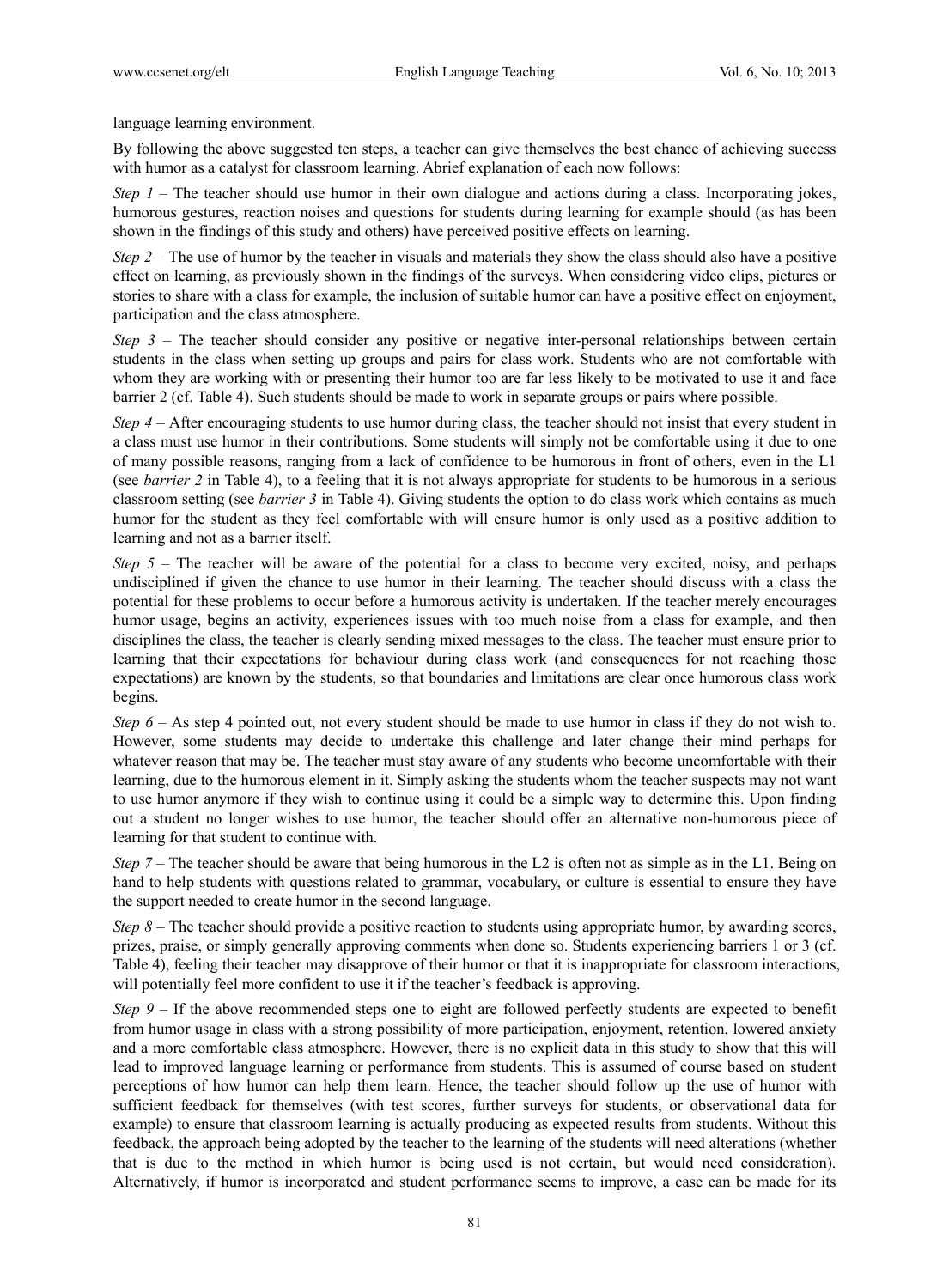permanent place in a syllabus.

*Step 10* – Lastly, The teacher should enjoy the process of humor usage themselves. Laughing and making others laugh is a great experience in any setting. It can create a warmer, more comfortable environment in which a teacher can act as a role model to students in terms of the mentality which should be taken to learning. Things do not need to always be serious, quiet, or even dull for effective learning to be taking place.

#### **6. Conclusions**

In this study, benefits and barriers to the use of humorin the classroom (described as something visual or audible which results in laughter because it is amusing) were discussed.Areas of particular interest were the tendencyfor humor to be perceived as resulting inlowered anxiety, improved retention, improved participation, increased enjoyment in learning, and a more comfortable classroom atmosphere. Possible barriers preventing the use of humor were identified as teacher disapproval of its use, inter-class student relationship issues creating discomfort for students to use it, and student difficulties using the L2 to be humorous.

Two surveys and a set of short interviews were used in this study to ask high school students questions about the specific benefits of humorin learning. Additionally, questions were asked about how frequently different classroom sources should use humor (in a lesson viewed as important by the students), and the perceived benefits to learning of these separate sources when humorous.

On the whole, findings revealed that students felt (as expected) that humor was very beneficial to learning and can lower anxiety, improve retention, promote higher levels of participation, result in more enjoyment and create a more comfortable class atmosphere.

Afurther breakdown of humor into teacher-created and student-created revealed that humor emanating from the teacher's actions, dialogue, materials and visuals were seen to have very significantly positive effects on classroom learning. Additionally, humorous student actions, dialogue, materials and visuals were perceived by the participants to result in positive influences on learning.

However, there was generally less commitment from the students in the surveys to state that their own humorous contributions should be frequent during class or that they would result in lowered anxiety, a higher willingness to participate, or improved retention compared to the effect of the teacher using humor. This hesitation to state that using humor makes classes more memorable, attractive to take part in, or relaxing suggesteda possible presence of some discomfort amongst students in using humor themselves.

Four possible barriers were identified for students using humor as a beneficial addition in their learning from student interviews (although interviews were small in numbers and not of a great enough length to draw concrete conclusions from). They were teacher disapproval of humor, group dynamic issues for students, a lack of seriousness and discipline associated with humor and difficulties using the L2 to be humorous. Using the findings of this report a ten-step guideline of recommended actions was produced for teachers to follow to usehumor in a classroom to enhance learningwith little or no negative resultant effects on learning expected (see Section 5).

To summarize, the use of humorin learning is perceived to have great benefits amongst students in Japanese high schools, but faces some challenging barriers to its successful implementation. Some of these barriers are linked to deep-rooted personality traits for example (such as a belief that humor is never appropriate in learning), and others to situation-specific factors such as direct teacher feedback. If humor is to find its place in the language classroom the teacher must focus upon what they have the ability to alter in the learning environment and upon their own classroom behaviour. A teacher should attempt to integratehumor into what they say, do and show classrooms and simultaneously cautiously require their students to be humorous in what they say, do and present (whilst being aware of barriers which may be present and prevent its acceptance in class by students). By following the ten-step guideline set out in this report it is likely that humor can be used as a useful and manageable addition to the EFL classroom.

## **References**

- Aboudan, R. (2009). Laugh and learn: Humor and learning a second language. *International Journal of Arts and Sciences, 3*(3), 90-99.
- Askildson, L. (2005). Effects of humor in the language classroom: Humor as a pedagogical tool in theory and practice. *Arizona Working Papers in SLAT, 12*, 45-61.
- Bell, N. (2005). Exploring L2 language play as an aid to SLL: A case study of humour in NS-NNS interactions. *Applied Linguistics, 26*(2), 192-218. http://dx.doi.org/10.1093/applin/amh043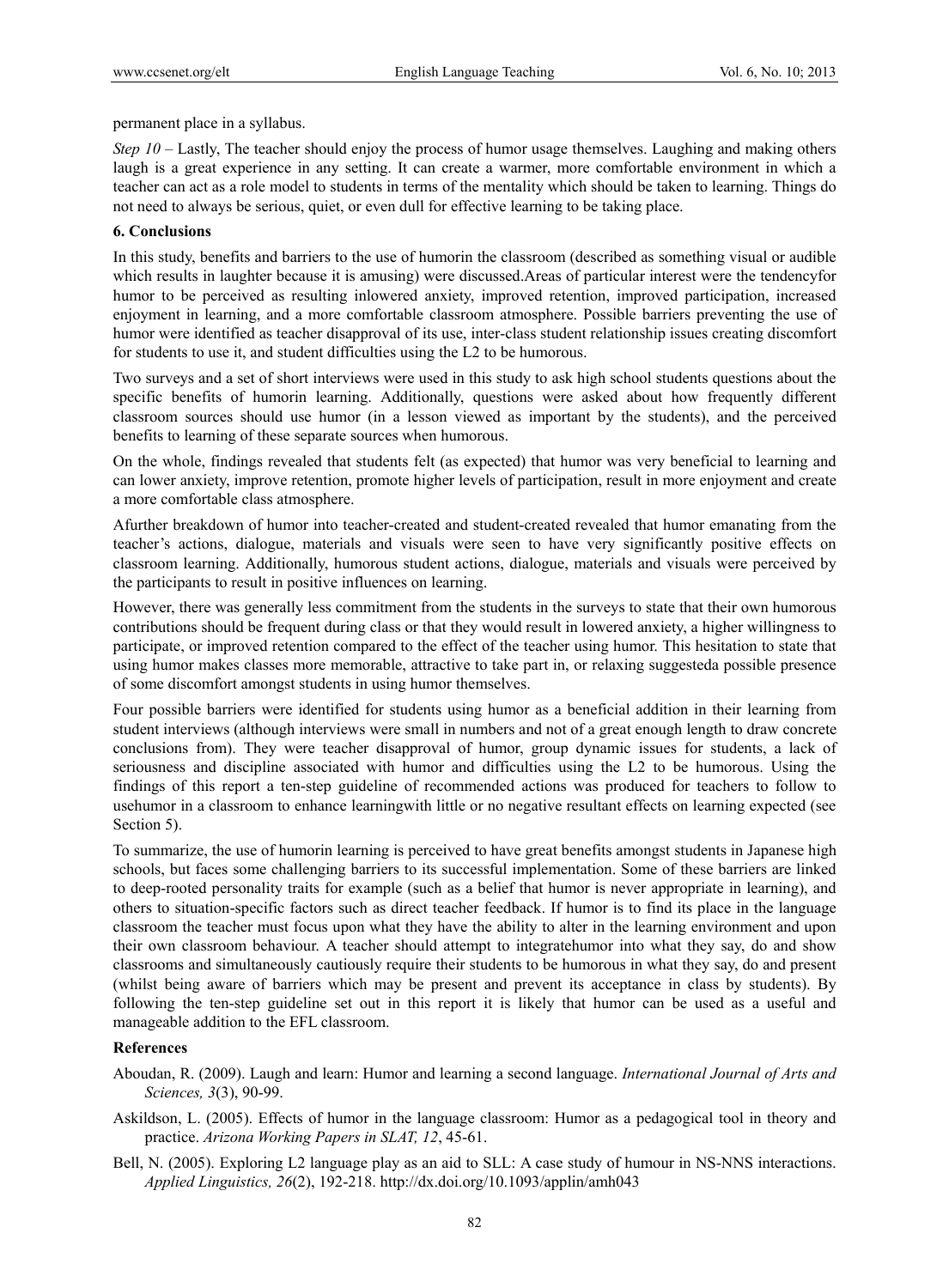- Bell, N. (2007). How native and non-native English speakers adapt to humor in intercultural communication. *Humor, 20*(1), 27-48. http://dx.doi.org/10.1515/HUMOR.2007.002
- Bell, N. (2009). Learning about and through humor in the second language classroom. *Language Teaching Research, 13*(3), 241-258. http://dx.doi.org/10.1177/1362168809104697
- Celik, M. (2004). Humor: What can it do for tertiary students? *Hacettepe University Journal of Education, 27*, 59-66.
- Chee, A. (2006). Humor in TEYL-Reducing classroom anxiety. *The international TEYL journal*. Retrieved August 10, 2012, from http://www.teyl.org/article2.html
- Downs, V., Javidi, M., & Nussbaum, J. (1988). An analysis of teachers' verbal communication within the college classroom: Use of humor, self-disclosure, and narratives. *Communication Education, 37*, 127-141. http://dx.doi.org/10.1080/03634528809378710
- Ghaffari, M. (2012). The effect of context (humorous vs. Non-humorous) on vocabulary acquisition and retention of Iranian EFL learners. *International Journal of Applied Linguistics and English Literature, 1*(6), 222-231. http://dx.doi.org/10.7575/ijalel.v.1n.6p.222
- Golchi, M., & Jamali, F. (2011). The effect of teacher's verbal humor on advanced learner's classroom anxiety. *European Journal of Social Sciences, 26*(2), 185-192.
- Gorham, J., & Christophel, D. M. (1990). The relationship of teachers' use of humor in the classroom to immediacy and student learning. *Communication Education, 39*, 46-62. http://dx.doi.org/10.1080/03634529009378786
- Hayati, A., Shooshtari, Z., & Shakeri, N. (2011). Using humorous texts in improving reading comprehension of EFL learners. *Theory and Practice in Language Studies, 1*(6), 652-661. http://dx.doi.org/10.4304/tpls.1.6.652-661
- MacIntyre, P., Clément, R., Dörnyei, Z., & Noels, K. (1998). Conceptualizing willingness to communicate in a L2: A situated model of confidence and affiliation. *Modern Language Journal, 82*(4), 545-562. http://dx.doi.org/10.1111/j.1540-4781.1998.tb05543.x
- Minchew, S., & Hopper, P. (2008). Techniques for using humor and fun in the language arts classroom. *Clearing House, 81*(5), 232-236. http://dx.doi.org/10.3200/TCHS.81.5.232-236
- Neuliep, J. (1991). An examination of the content of high school teacher's humor in the classroom and the development of an inductively derived taxonomy of classroom humor. *Communication Education, 40*, 343-355. http://dx.doi.org/10.1080/03634529109378859
- Oda, S. (2006). Laughter and the traditional Japanese smile. In J. Davis (Ed.), *Understanding humor in Japan*  (pp. 15-26). Detroit: Wayne State University Press.
- Quock, T. H. (2007). The role of humor in the EFL classroom. *Keisen University Bulletin, 19*, 165-176.
- Rafiee, M., Kassaian, Z., & Dastjerdi, H. (2010). The application of humorous songs in EFL classrooms and its effects on listening comprehension. *English Language Teaching, 3*(4), 100-108.
- Raskin, V., & Attardo, S. (1994). Non-literalness and non-bona-fide in language: An approach to formal and computational treatments of humor. *Pragmatics & Cognition, 2*(1), 31-69. http://dx.doi.org/10.1075/pc.2.1.02ras
- Schmitz, J. R. (2002). Humor as a pedagogical tool in foreign language and translation courses. *Humor, 15*(1), 89-113. http://dx.doi.org/10.1515/humr.2002.007
- Shade, A. (1996). *License to laugh: Humor in the classroom.* Connecticut: Greenwood publishing.
- Tamaoka, K., & Takahashi, T. (1994). Understanding humor from another culture: Comprehension of parental brain twisters by Japanese university students learning English as a second language. *Psychologia, 37*, 150-157.
- Torok, S. E., McMorris, R. F., & Lin, W. C. (2004). Is humor an appreciated teaching tool? Perceptions of professors' teaching styles and use of humor. *College Teaching, 52*(1), 14-20. http://dx.doi.org/10.3200/CTCH.52.1.14-20
- Zhao, Y., & Fan, S. (2010). Bringing humor into ESL classrooms: Asian students' perspectives. *Global Studies Journal, 3*(2), 105-116.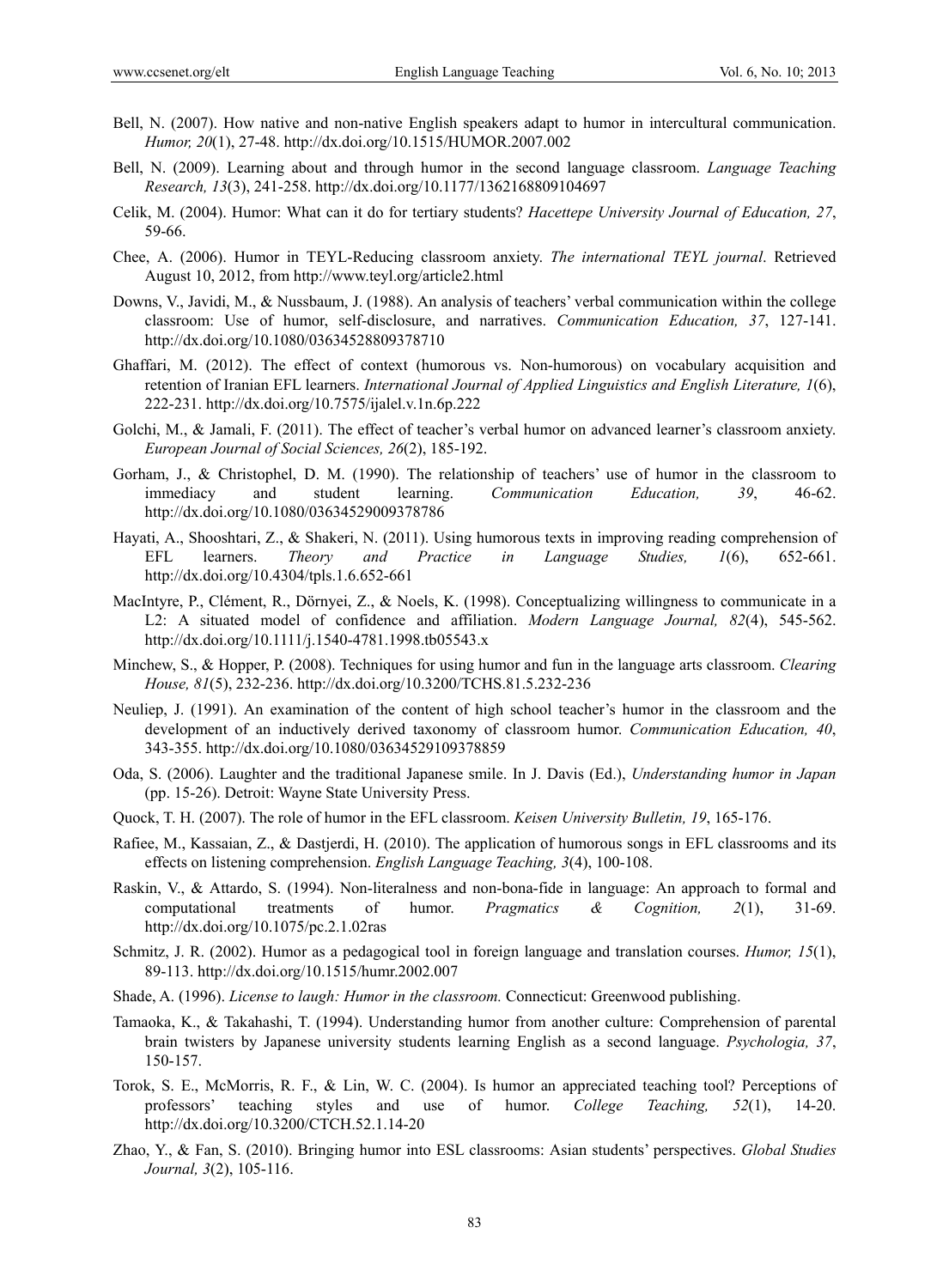Ziyaeemehr, A., Kumar, V., & Abdullah, M. (2011). Use and non-use of humor in academic ESL classrooms. *English Language Teaching, 4*(3), 111-119. http://dx.doi.org/10.5539/elt.v4n3p111

#### **Appendices**

Appendix 1 – Survey 1

(answer either 'not true', 'slightly true',' moderately true', 'mostly true', or 'very true')

1. When a subject makes me laugh a lot I want to take part more

2. Classesin which I laugh a lot are more fun to do

3. Laughing during class time makes me feel more relaxed about learning

4. Subjects in which I laugh a lot don't help me learn any easier (reversed)

5. There is a more comfortable class environment when everyone is laughing more

How often do you think each of the following should be humorous in a class which is very important for your future?

(Answer either 'never', 'sometimes', 'half the time', 'most of the time', or 'always')

1. What the teacher says or does

- 2. The material our teacher shows or gives us
- 3. The things you have to act out or say

4. The things you have to write or draw

Appendix 2 – Survey 2

Part 1 – about your teacher

(Answer either 'not true', 'slightly true',' moderately true', 'mostly true', or 'very true')

1. Humorous worksheets are more fun to look at than other sheets

2. A humorous teacher makes our class atmosphere more relaxed

3. A humorous teacher doesn't make me want to take part more (reversed)

4. I enjoy learning more with a humorous teacher

5. I can remember English easier when my teacher is being humorous

6. My class atmosphere is much better when we use humorous materials

7. Humorous worksheets are just as boring to read as non-humorous ones (reversed)

8. I can remember English more easily if worksheets are humorous

9. I feel more relaxed in the class when my teacher makes me laugh

10. Humorous materials in class makes me feel more relaxed about learning

Part 2 – about yourself

(Answer either 'not true', 'slightly true',' moderately true', 'mostly true', or 'very true')

1. I enjoy saying/acting humorous things in class

2. I want to work harder when the materials I have to produce are humorous compared to not humorous

3. I feel anxious when I have to do/say something humorous compared to something non-humorous in my class (reversed)

4. I can remember English easier when I have to say/act out something humorous

5. I feel nervous when I need to make something humorous in my class (reversed)

6. I feel like working harder when what I have to say/act is humorous

7. Our class atmosphere is more comfortable when we are making humorous materials

8. It is more fun for me to make non-humorous materials than humorous ones (reversed)

9. Our class atmosphere is more relaxed when we have to be humorous in front of each other

10. I remember what I have learnt better when I make something humorous as opposed to not humorous